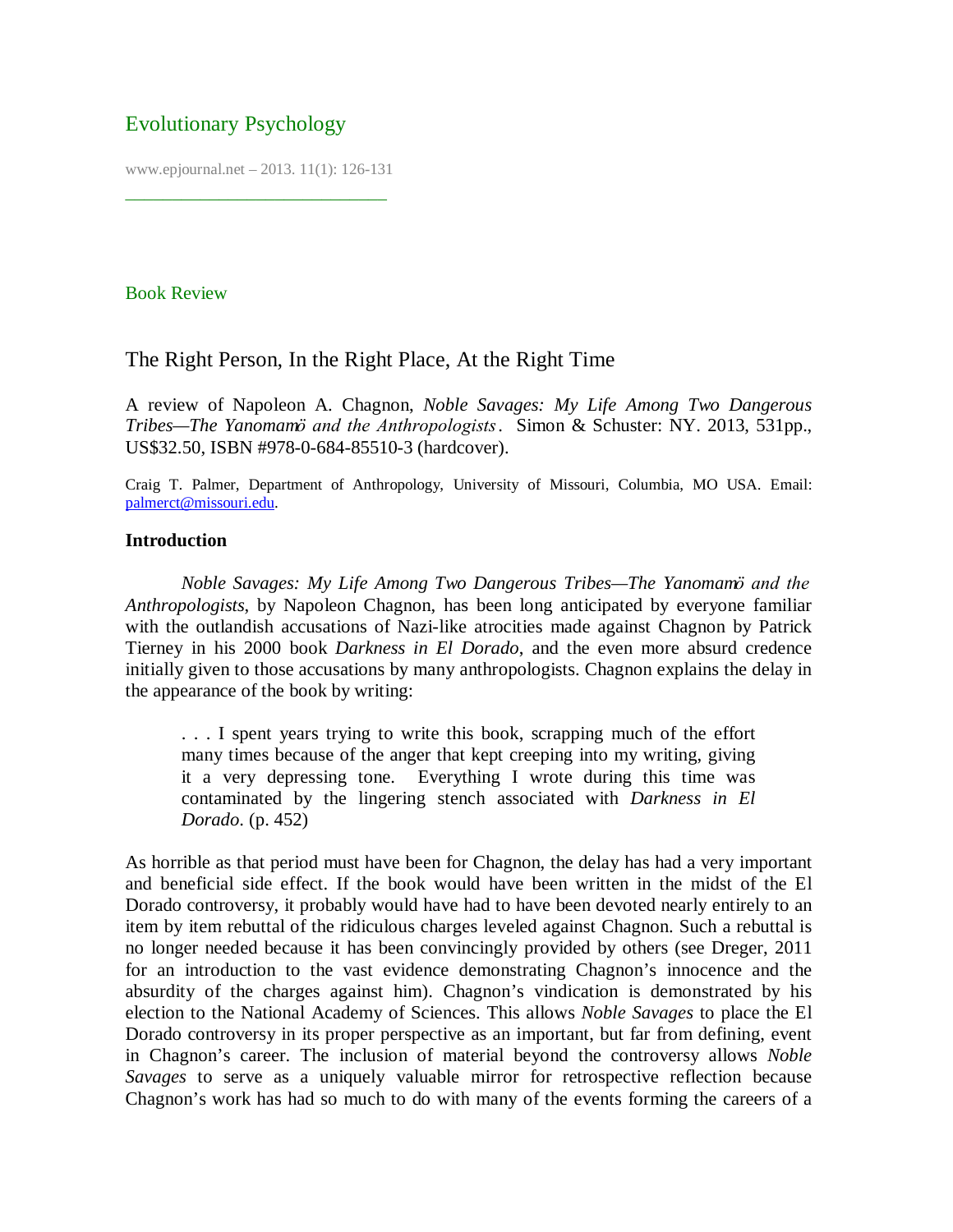generation of anthropologists and evolutionary theorists. In this sense, *Noble Savages* not only has a positive tone, it has a surprisingly positive message for anyone attempting to explain human behavior with evolutionary theory.

## **New Contributions**

Chagnon describes *Noble Savages* as his ". . . first publication on the Yanomamö for a wider, more general reading audience" (p. 13), and says it is less technical and more accessible than other publications, including his main ethnography on the Yanomamö (Chagnon, 2012). Although most of the material in *Noble Savages* is very accessible to the general reading audience, I'm not sure how important this distinction is given that so many members of the general reading audience have already read his ethnography on the Yanomamö in college classes over the past few decades. Further, although *Noble Savages* is less technical than his ethnography on a few subjects, it actually provides a more in depth discussion of some important theoretical issues and various forms of new ethnographic information on the Yanomamö (see below). Thus, it would be very unfortunate if academics, including those familiar with Chagnon's other publications, failed to read *Noble Savages* because it is purportedly written for a more general audience. Much of the new material in the book can also be usefully incorporated into college classes using Chagnon's ethnography.

The material in Noble Savages can be conceptually organized into four stories. First, it tells the story of the El Dorado controversy and directs readers to other publications on this subject—but this story is mainly confined to the last few chapters. Chagnon puts that controversy in perspective by first intertwining the story of his own experience among the Yanomamö, the story of the changes in the lives of the Yanomamö over the period Chagnon has known them, and the story of how Chagnon's own evolutionary explanations of human behavior have developed over the course of his career. *Noble Savages* makes a new contribution to all of these stories.

Given the preposterous accusations of unethical fieldwork (e.g., genocide) made against Chagnon, it is ironic that one of the strengths of his ethnography has always been his openness in describing difficult decisions he had to make during his fieldwork. These descriptions have always been one of the aspects of his ethnography that has most attracted students to his work, and they serve as a valuable teaching tool and as a means of provoking discussions of the inevitable kinds of ethical dilemmas faced, in one form or another, by most anthropologists. Chagnon expands upon this information in *Noble Savages* by providing a number of examples that are not included in his ethnography. The discussion of Chagnon's attempt to bring his family to the field will be particularly interesting to readers trying to connect anthropological fieldwork with familiar aspects of their own lives.

Noble Savages also includes new ethnographic information on the Yanomamö, including new "data on female sexuality, infanticide, and statistical aspects of the abductions of females" (p. 13). It also includes much more detail on the relationship between the Yanomamö, governments, and missionaries, and how such relationships can determine the fate of indigenous people. It is once again ironic that many of the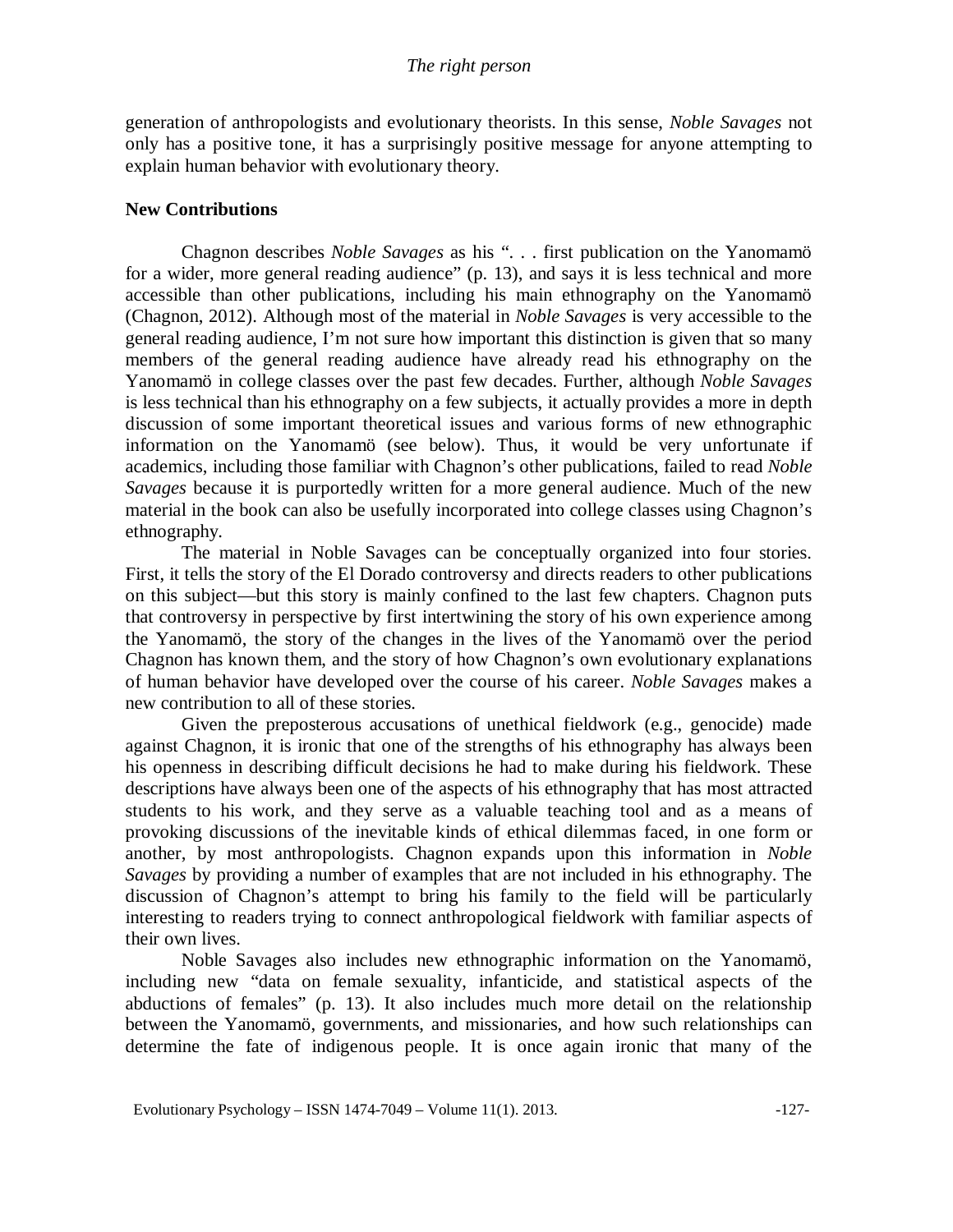anthropologists who non-skeptically accepted the charges made against Chagnon are the ones who could benefit most from Chagnon's discussion of these issues because of their own concerns about the future of indigenous peoples.

Although Chagnon's discussion of evolutionary explanations of human behavior in *Noble Savages* needs to be supplemented in order to serve as an introduction to the field, his discussion of evolutionary theory should be of interest to both academics and members of the general public already interested in the subject. The description of Chagnon's evolutionary understanding and how it has changed over his career will probably provide insights unique to each individual reader's own experience and interests. Although the source of such insights is Chagnon's summary of his career, the insights can lead to new directions for future research. While the specific ideas about future directions of research triggered by the book may be unique to every reader, *Noble Savages* also provides an important general lesson for anyone who has put forth evolutionary explanations of human behavior.

### **A Specific Point**

In the dedication at the start of the book, Chagnon describes why he was initially drawn to evolutionary theory from conventional cultural anthropology: "Anthropology had no meaningful answer to the fundamental question about the very subjects of their profession: Why are humans social?" This was an important point to Chagnon because he writes that when it came to his fieldwork, "What I really had to find out was how the Yanomamö organized themselves socially . . ." (p. 47). Chagnon then describes the answer his application of evolutionary theory to the Yanomamö has provided to the crucial question of how a social system starts: "The short answer to this question is that it results from the long-term consequences of short-term decisions that tend to be made with immediate reproductive interests in mind" (p. 318). This answer is typical of current evolutionary thinking. In every generation, the Yanomamö, "organize themselves" by each individual being altruistic to very close kin and manipulating everyone else into actions which end up being beneficial to the individual in the sense of increasing the individual's life-long inclusive fitness. To support his argument that such manipulation of others creates the Yanomamö social system, Chagnon focuses on *rule breaking*: "The Yanomamö are just like us—not only rule makers, but rule *breakers*" (p. 232; emphasis in original). Although this statement is true, it points to a gap that exists not only in Chagnon's explanation of human social behavior, but in current evolutionary explanations of human behavior in general. Although evolutionary explanations have had considerable success explaining rule *breaking* with such concepts as Machiavellian intelligence, which is mentioned several times in *Noble Savages*, they have had far less success in explaining where *rules* of social behavior come from and why such rules exist in the first place. Chagnon's explanation of the existence of social rules is little more than the colloquial proverb "rules are made to be broken":

Many social scientists emphasize the difference between humans and other animals by drawing attention to the fact that only humans make "rules" (and

Evolutionary Psychology – ISSN 1474-7049 – Volume 11(1). 2013. -128-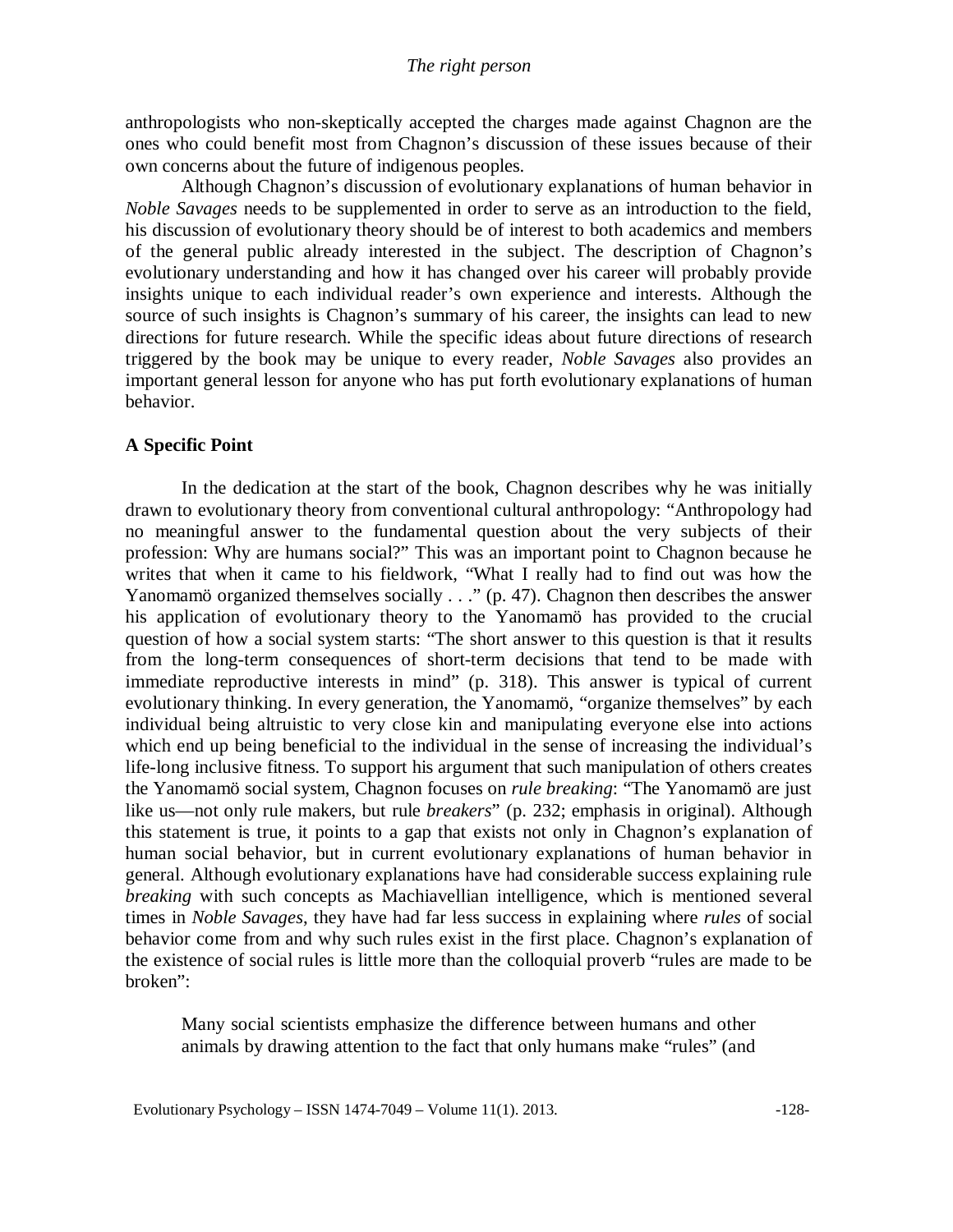#### *The right person*

laws) about the appropriateness of their behavior. For them a culture hero is someone like Moses—the lawgiver. But humans not only make rules; we develop complex schemes to break these rules (Alexander, 1979; Chagnon, 1982). The *truly distinctive thing about humans is* not that we make rules, but *that we make rules in order to break them*, a kind of educational message for others to heed when the rule breaker is punished. (p. 474-475; my emphasis)

The frustrating part of this explanation of social rules is that Chagnon's description of Yanomamö behavior repeatedly implies that the social rules creating the social "system" of the Yanomamö do not start in the manipulations taking place in each currently living generation. Social rules have instead been transmitted from ancestor to descendant for many generations. Further, Chagnon's descriptions of Yanomamö behavior indicate that these social rules, concerning everything from shamanism to food sharing, name taboos to kinship terms, and mythology to alliance formation, have been largely *followed instead of broken,* and then transmitted to offspring for many generations. If the social rules existed only to be broken in each generation, they would cease to exist after a few generations because there would be nothing left of the rule to break. An example of Chagnon attributing the behavior of the Yanomamö to the obeying, not the breaking, of traditional social rules is his statement "The Yanomamö prefer living in relatively small villages where the diffuse sanctions behind kinship *rules are sufficient to maintain social order*" (p. 336; emphasis added). Chagnon also explains the behavior of his friend Dedehiewä by saying it "... was constrained by kinship prohibitions ..." (p. 356).

Although Chagnon recognizes that traditional social rules exist, and that they are often transmitted from one generation to the next in the form of traditional stories, he portrays these traditional stories as relatively unimportant influences on human behavior: "While it is also true that tribesmen spend many happy hours . . . telling wonderful stories and myths around the campfire, one of the most salient features of their social environment is the threat of attack by neighbors" (p.231). One reason Chagnon attributes so little importance to the telling of traditional stories may be that he associates the study of this part of human behavior with a form of cultural anthropology that ignores biology and rejects science: "Both Irons and I left Penn State because sociobiological work apparently threatened faculty in our department who seemed to believe that cultural anthropologists should confine their interests to collecting anecdotes and myths and leave science (for example, biology) to "scientists" (p. 391). Although Chagnon's statement accurately describes the attitude of many cultural anthropologists, the fact that many of the cultural anthropologists studying traditional stories containing social rules have rejected science and evolutionary theory is no excuse for evolutionary theorists to downplay or ignore these aspects of human behavior. To use Chagnon's own example, the rules of social behavior found in traditional stories about Moses have influenced the behavior of humans for well over a hundred generations, and the influence of these stories is just as biological and amenable to scientific and evolutionary inquiry as any other form of human behavior.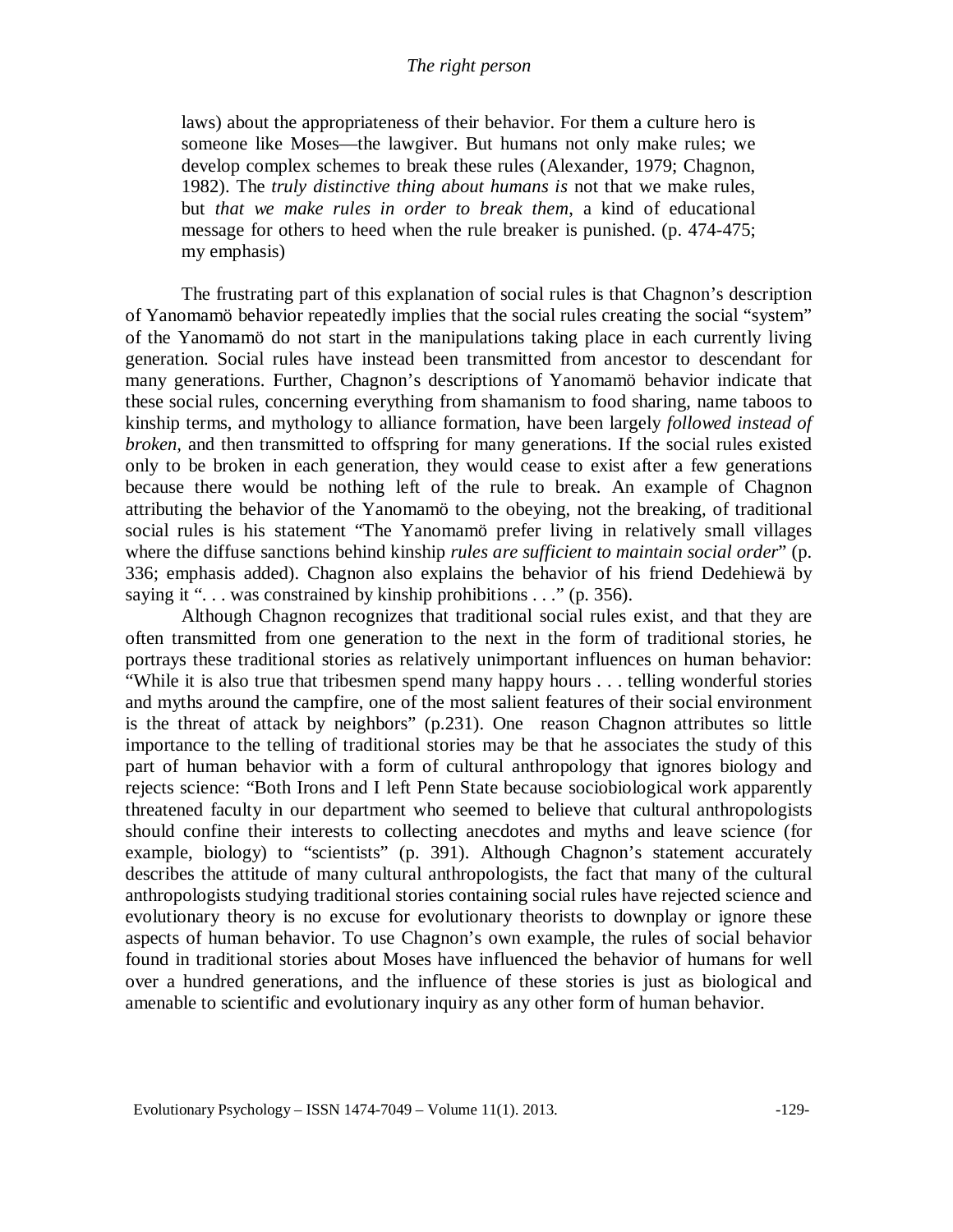#### **Conclusion: A General Lesson**

Given that Chagnon is typical of evolutionary theorists in downplaying the influence of traditional stories about proper and improper social behavior, it is doubtful that many readers will draw the particular point from *Noble Savages* that I have just described. However, the chances are very good that many readers will draw something important from the book that will contribute to the development of their own research questions and explanations. Further, anyone who has used evolutionary theory to explain human behavior can draw an important general lesson from *Noble Savages*. This lesson comes from viewing the publication of this book within the context of the controversy over sociobiology that has dominated explanations of human behavior for half of a century.

I first heard about Napoleon Chagnon when the professor in my first undergraduate course in cultural anthropology in the mid-1970s, the late Dr. Gerald Broce, described Chagnon as the right person, in the right place, at the right time. The professor was referring to the rare combination of training, courage, and resourcefulness required to perform meticulous long-term fieldwork among the relatively uncontacted Yanomamö during the 1960s. However, what I remember most about that initial class discussion of Chagnon's fieldwork was the professor's comment that Chagnon had recently adopted a new theory, something called "sociobiology," that was so politically controversial that it jeopardized his career despite his impressive accomplishments. This comment bewildered me because Dr. Broce had already effectively taught the class that the job of an anthropologist was to first accurately describe human behavior, and then apply critical thinking to determine the most verifiable and logical explanations of that behavior. We had discussed the ethics of fieldwork at length, and the debates over political ideology characterizing the 1970s often found their way into class discussions, but we had learned that moral and political value judgments were not what determined if a description or explanation of human behavior was true or false; only the evidence of our senses could determine that. If we had learned to distinguish explanations from moral judgments, and the importance of avoiding the naturalistic fallacy in the first few weeks of a freshman level undergraduate class, how could professional anthropologists fail to do so? Over the decades that have passed since that time, glaring logical errors leading to ridiculous accusations about the evil intent of those putting forth evolutionary explanations of human behavior have become so familiar that they often appear to be inevitable *and insurmountable* obstacles to efforts to increase knowledge of human behavior. However, the publication of *Noble Savages* demolishes that dismal conclusion because it demonstrates that even the most vicious and ignorant versions of the naturalistic fallacy and muddled post-modern thinking can be overcome if one has sufficient courage and conviction. Perhaps it is through his demonstration of this point that Napoleon Chagnon has indeed been the right person, in the right place, at the right time.

#### **References**

Alexander, R. D. (1979). *Darwinism and human affairs*. London: Pittman. Chagnon, N. A. (1982). Sociodemographic attributes of nepotism in tribal populations:

Evolutionary Psychology – ISSN 1474-7049 – Volume 11(1). 2013. -130-